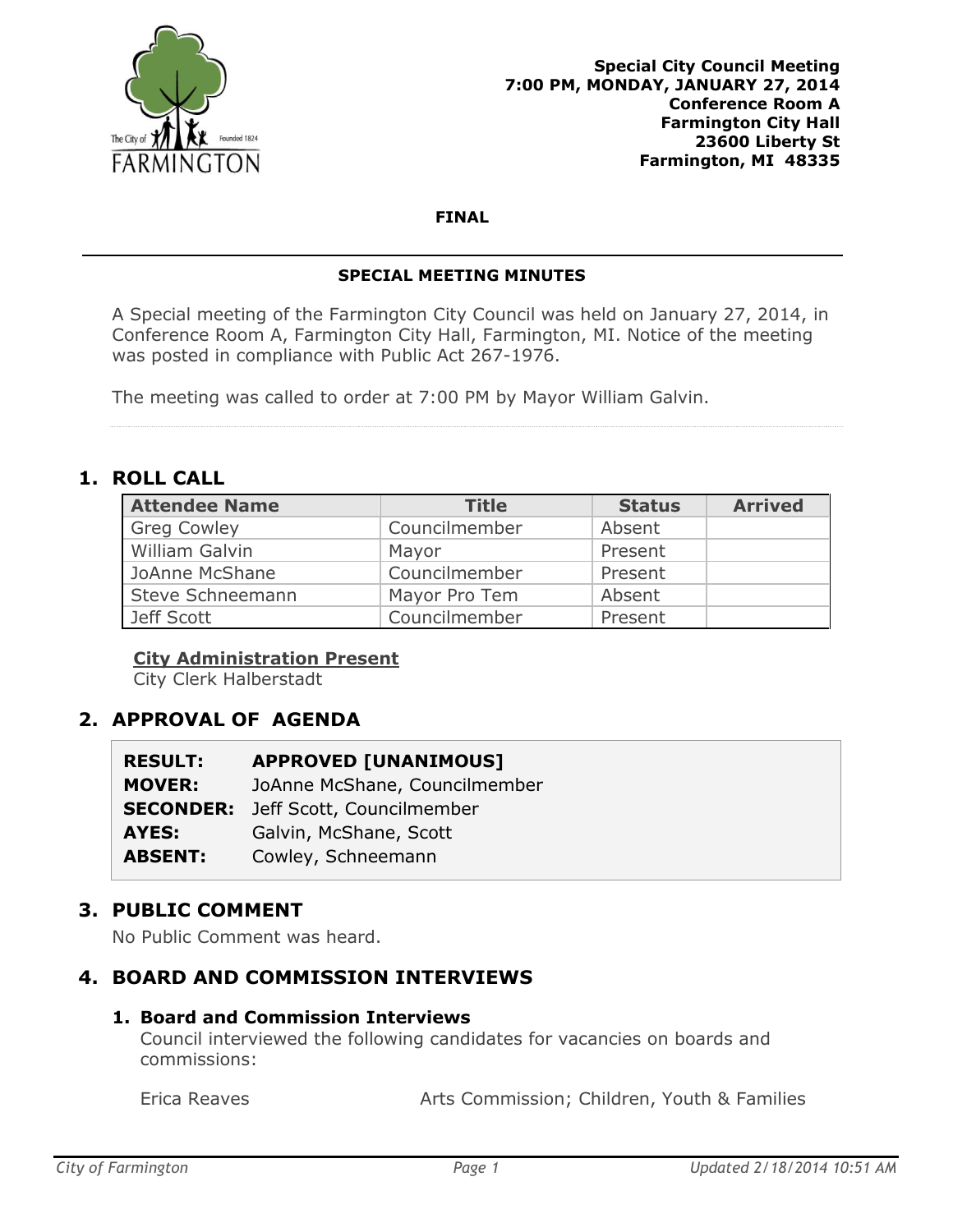|                           | (CYF); Board of Zoning Appeals (BZA)       |
|---------------------------|--------------------------------------------|
| David Richardson          | Arts Commission                            |
| Andrea Zimmer             | Arts Commission                            |
| Paul Bertin               | Planning Commission, BZA                   |
| Rachel Gallagher<br>(DDA) | Downtown Development Authority Board       |
| David Albrecht            | Arts Commission, Beautification Commission |
| Dwayne Hayes              | <b>Arts Commission</b>                     |
| Steve Chang               | DDA                                        |

Mayor Galvin informed each candidate of current vacancies on boards and commissions. He advised there were multiple candidates for some of the openings. He encouraged them to stay open to the opportunity of serving in another capacity if not appointed to their first choice, including DDA Mainstreet committees.

Following the interviews, Council discussed the best candidate fit for each board and commission vacancy.

### **5. COUNCIL COMMENT**

No Council comment was heard.

### **6. ADJOURNMENT**

#### **1. Motion to adjourn the meeting.**

| <b>RESULT:</b>   | <b>APPROVED [UNANIMOUS]</b>                |
|------------------|--------------------------------------------|
| <b>MOVER:</b>    | JoAnne McShane, Councilmember              |
| <b>SECONDER:</b> | Jeff Scott, Councilmember                  |
| <b>AYES:</b>     | William Galvin, JoAnne McShane, Jeff Scott |
| <b>ABSENT:</b>   | Greg Cowley, Steve Schneemann              |

The meeting adjourned at 10:25 PM.

Mayor William Galvin